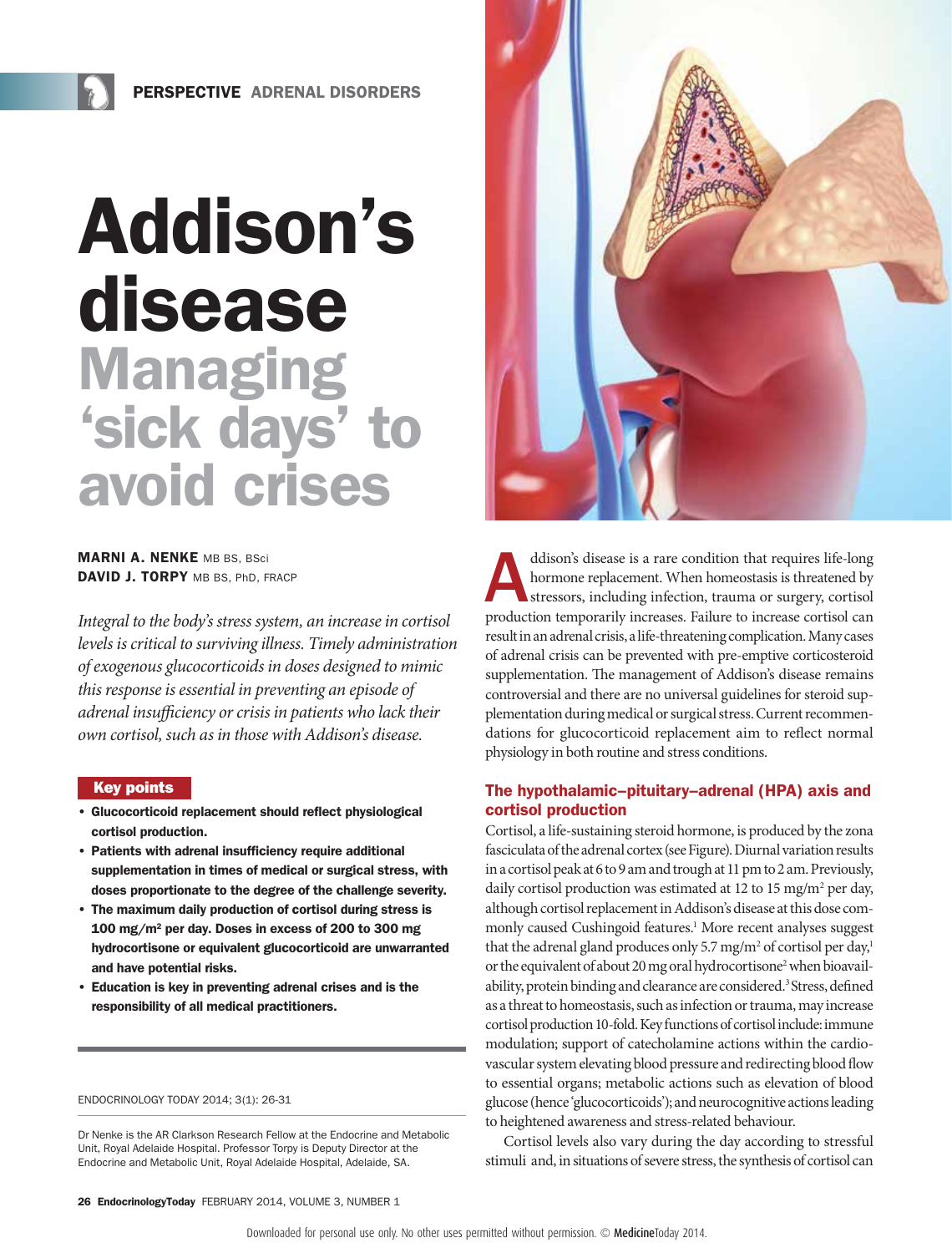increase to up to 100 mg/m<sup>2</sup> per day.<sup>4</sup> The ideal treatment for adrenal insufficiency would be hormone replacement at the identical rate and rhythm of physiological hormone production, although this is yet to be achieved.5

# Addison's disease

Primary adrenal insufficiency, or Addison's disease, is the failure of the adrenals to produce adequate cortisol and aldosterone. Addison's disease is relatively rare with a prevalence of approximately 100 per million people in white populations. Up to 50% of patients have had signs and symptoms for more than 12 months before the diagnosis of Addison's disease.<sup>6</sup> Early identification of adrenal insufficiency remains a challenge given its rarity, often nonspecific initial symptoms and the gradual progression of autoimmune Addison's disease. Fatigue, postural hypotension, hyperkalaemia, hyponatraemia, weight loss and hyperpigmentation are key features of untreated Addison's disease. The turn of the century has seen a conservative change in the approach to cortisol replacement in these patients. We now aim for patients to be on a lower dose that relieves their symptoms of glucocorticoid deficiency and more closely mimics normal cortisol production rates, for example, 10 to 12 mg/m<sup>2</sup> per day oral hydrocortisone equivalent (see Table 1 for equivalent doses).<sup>7</sup> There has also been a trend towards use of short-acting natural glucocorticoids, such as hydrocortisone (identical to cortisol) or cortisone acetate (readily converted to active hydrocortisone), rather than longer-acting synthetic glucocorticoids, such as prednisolone and dexamethasone. This should prevent metabolic and bone complications caused by over replacement, but may theoretically predispose to under-treatment and therefore increase the risk of an adrenal crisis.<sup>8</sup>

Patients with Addison's disease generally require fludrocortisone (0.05 to 0.3 mg daily) to replace the aldosterone normally produced by the zona glomerulosa in the adrenal glands. Fludrocortisone is available only as an oral preparation. Doses are adjusted to control the hyperkalaemia, hyponatraemia, hypotension and salt hunger that may occur without this hormone. Doses can be fine tuned to normalise the plasma renin activity. During illness, however, although aldosterone levels often rise, the higher doses of hydrocortisone generally prescribed (over 50 mg daily) provide adequate mineralocorticoid support and additional fludrocortisone is not required.



Figure. The hypothalamic–pituitary–adrenal axis and the stress response. Cortisol acts via a negative feedback loop to inhibit both corticotropinreleasing hormone (CRH) and adrenocorticotropic hormone (ACTH). However, in primary adrenal insufficiency, the adrenal gland undergoes degeneration or destruction, resulting in failed cortisol production and therefore loss of negative inhibition on the pituitary and hypothalamus. In situations of stress, the adrenals cannot respond to the increased need for cortisol. Stressors include pain, physical activity, fever, psychic stress, trauma, surgery, hypoglycaemia and hypotension.

# Secondary adrenal insufficiency

Deficiency of cortisol may also arise through any destructive process of the pituitary or hypothalamus, leading to a lack of the adrenocorticotropic hormone (ACTH) and/or corticotropin-releasing hormone stimulation that drives cortisol secretion, resulting in secondary adrenal insufficiency. Concomitant thyroid, gonadal and growth hormone deficiencies are common, although aldosterone secretion is intact. More commonly, use of anti-inflammatory doses of glucocorticoids may produce a feedback-induced deficiency of ACTH and cortisol that may persist for six to 18 months after weaning of

| Table 1. Equivalent doses and strengths of common glucocorticoid preparations |                                          |                                      |                                   |                                                     |  |  |
|-------------------------------------------------------------------------------|------------------------------------------|--------------------------------------|-----------------------------------|-----------------------------------------------------|--|--|
| Generic name                                                                  | <b>Brand name</b>                        | <b>Tablet strength</b>               | Approximate<br>bioequivalent dose | <b>Biological</b><br>half-life (hours) <sup>7</sup> |  |  |
| Dexamethasone                                                                 | Dexmethsone                              | $0.5$ mg and 4 mg                    | 0.5 <sub>mg</sub>                 | 36 to 72                                            |  |  |
| Prednisolone                                                                  | Predsolone.<br>Panafcortelone.<br>Solone | 1 mg, $5$ mg and<br>25 <sub>mg</sub> | 5 <sub>mg</sub>                   | 12 to 36                                            |  |  |
| Hydrocortisone                                                                | Hysone                                   | 4 mg and 20 mg                       | 20 <sub>mg</sub>                  | 8 to 12                                             |  |  |

exogenous glucocorticoids. In secondary adrenal insufficiency, cortisol deficiency is often partial. Adrenal crises are not as common in these situations because the cortisol deficiency is generally not as severe as in Addison's disease. Furthermore, the lack of mineralocorticoid deficiency in secondary adrenal insufficiently renders these patients less prone to dehydration and electrolyte disturbance.

© CHRIS WIKOFF, 2014

© CHRIS WIKOFF, 2014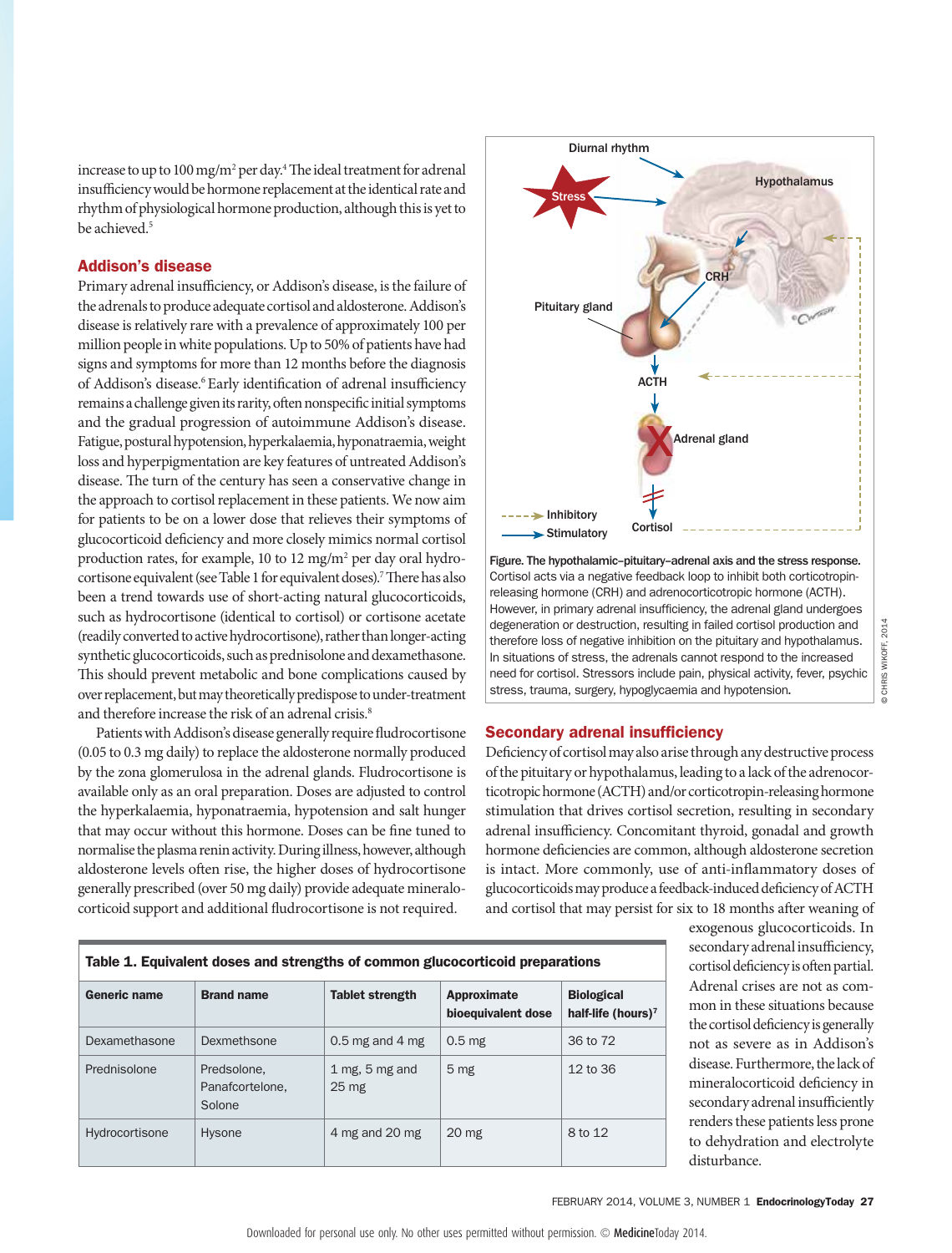### 1. Key strategies in adrenal crisis prevention

- Encourage and emphasise the importance of compliance to the patient
- Review of symptoms for under-replacement
- Implement a sick day management plan for the patient
- Ensure patient has a MedicAlert tag and medical identification card
- Ensure patient carries a self-injector emergency hydrocortisone kit
- Ensure patient has an annual endocrinologist review
- Advise patients to consider annual influenza vaccination

## Adrenal crisis prevention

An adrenal crisis is a life-threatening complication of Addison's disease that requires emergency treatment. In healthy subjects, stressors including illness, trauma or surgery will result in increased cortisol production by the adrenal glands. Patients with Addison's disease are unable to meet the increased demand for cortisol and develop acute signs of adrenal insufficiency, including anorexia, weakness, abdominal pain, vomiting and unexplained fever. Severe hypovolaemic hypotension occurs as a result of mineralocorticoid deficiency. Hyperkalaemia, hyponatraemia, hypercalcaemia, hypoglycaemia, raised creatinine and anaemia are common laboratory findings. An adrenal crisis will be the presenting complaint in half of patients eventually diagnosed with Addison's disease<sup>6</sup> and still contributes to the increased mortality seen in patients with Addison's disease.<sup>9</sup> Adrenal crises in people with primary adrenal insufficiency occur at a rate of 6.6 per 100 patient years, with the risk being higher in those with comorbidities.<sup>9</sup> Most crises in patients with known Addison's disease occur because of failure to implement sick day management strategies during illness, particularly gastroenteritis, by patients or doctors, or because of glucocorticoid dose reduction, cessation or nonadherence. Thus many cases of acute adrenal crises in patients with known adrenal insufficiency may be avoided if the patient and doctor had promptly implemented the prevention strategies.

Adjustments to medications including dosages and timing should be well communicated and glucocorticoid replacement should never be stopped. All treating doctors should be informed of incidents in which extra steroids are required and of threatened or actual adrenal crises.

The primary care doctor plays an important role in preventing adrenal crises (see Box 1). When the GP reviews a patient with known adrenal insufficiency, enquiring about symptoms of cortisol underreplacement, including weight loss, fatigue, nausea, myalgia and lack of energy, can be helpful to identify patients at risk of an adrenal crisis. Unfortunately, no laboratory measurements are validated for assessing the adequacy of glucocorticoid replacement, and these assessments are made clinically. Adjusting glucocorticoid dose to normalise plasma ACTH will lead to marked glucocorticoid excess with Cushingoid features, due to a lack of normal feedback timing to the hypothalamic– pituitary unit, invalidating this strategy. All patients should have a written 'sick day management plan' and this should be revised and updated at each visit. Patients and their families should receive regular

crisis prevention training, including understanding the precipitants, signs, symptoms and management of adrenal crises. A MedicAlert pendant should be worn at all times by the patient. It is also useful for patients to carry the emergency assist card, supplied by MedicAlert that states the condition, medication names and contact numbers of treating doctors, and emergency management instructions. It is pertinent to be aware that patients with Addison's disease caused by autoimmune adrenalitis frequently develop other autoimmune conditions, particularly hyperthyroidism, which can precipitate an acute adrenal crisis. Thyroid hormone excess results in an increased demand for cortisol due to increased cortisol metabolism, therefore increasing the potential for adrenal insufficiency. Measurement of serum thyroid-stimulating hormone level should be performed annually or as clinically indicated. Steroid requirement may increase in patients with untreated coeliac disease. Patients should be referred to the Australian Addison's Disease Association Inc ([http://addisons.](http://addisons.org.au) [org.au\)](http://addisons.org.au) for information and support. GPs can also source patient information packs, emergency treatment letters and emergency cards from this website. Annual influenza vaccination is also recommended for patients with Addison's disease.

Emergency self-injector kits are recommended for patients remote from prompt medical care who can arrange for a person to be trained in the intramuscular injection technique. Other patients who wish to have the independence of self-mandated intramuscular injections for emergencies may also be prescribed 100 mg hydrocortisone sodium succinate. The technique for emergency injection is described in a webpage produced by the UK Addison's Disease Self Help Group [\(www.addisons.org.uk/info/emergency/solucortefguide.html\)](http://www.addisons.org.uk/info/emergency/solucortefguide.html). An instructional video is available on the Australian Addison's Disease Association Inc website [\(www.addisons.org.au\)](http://www.addisons.org.au) although access requires membership subscription. Recently, a small, open-label crossover study of patients with stable Addison's disease in Germany found that compared with intramuscular injection, subcutaneous administration of 100 mg hydrocortisone showed no difference between maximal serum cortisol concentrations although there was a minor delay in time to reach target levels.<sup>10</sup> Participants preferred subcutaneous to intramuscular administration. Further work is required to ensure adequate cortisone absorption from subcutaneous injection in unwell patients; however, subcutaneous administration may be a feasible treatment option in the future.

# Sick day management

The rationale of sick day management is to predict when the body may require extra cortisol due to increased medical stress. Recommendations are generally based on expert opinion. For mild illness, for example, viral upper respiratory tract infection or uncomplicated urinary infection, we recommend using the  $3 \times 3$  rule,<sup>7</sup> which is tripling the usual oral dose for three days or for the duration of the illness, after which the patient returns to their usual dose (see Box 2). For practical purposes, this often means use of 20 mg hydrocortisone oral three-times daily (or equivalent glucocorticoid). Illness duration greater than three days requires medical review for consideration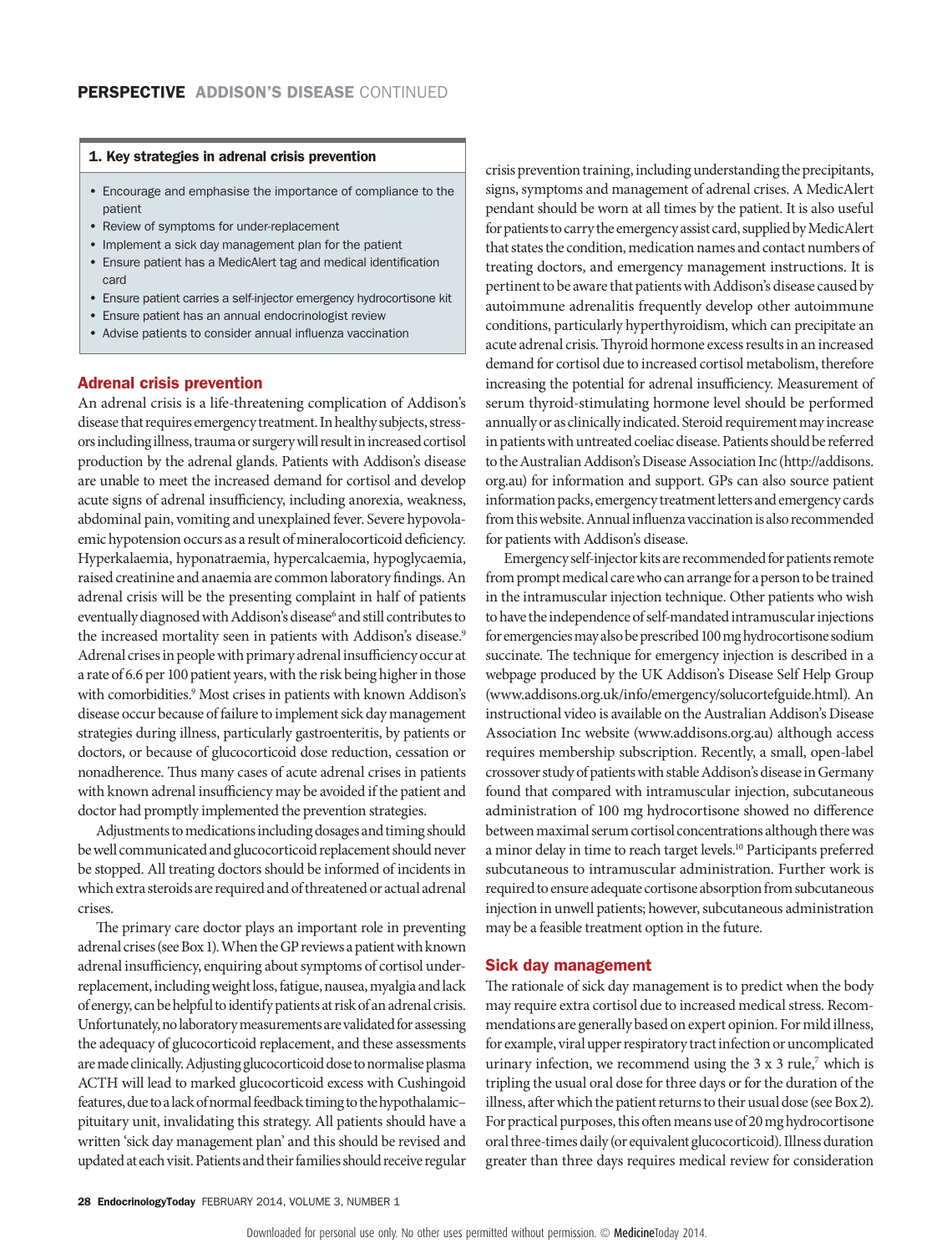# 2. Example of sick day management plan to be provided to patients

I am taking steroids for adrenal insufficiency. This medication MUST NOT BE STOPPED.

My current dose of hydrocortisone is 10 mg at 8 am and 10 mg at 4 pm.

In the event of fever or mild illness, I will triple my dose to 20 mg three times a day for up to THREE days, then return to my normal dose.

In cases of vomiting or diarrhoea, severe illness, or where oral medications can not be taken, I will need 100 mg IV/IM hydrocortisone administered by a healthcare professional.

| GP name<br>the control of the control of the control of the control of the control of the control of              |  |  |  |
|-------------------------------------------------------------------------------------------------------------------|--|--|--|
| Contact number<br>the control of the control of the control of the control of the control of the control of       |  |  |  |
| Endocrinologist name<br>the control of the control of the control of the control of the control of the control of |  |  |  |
| Contact number __________                                                                                         |  |  |  |
|                                                                                                                   |  |  |  |

of further investigation or treatment (e.g. with antibiotics), and continued steroid supplementation.

In cases of diarrhoea or vomiting, when oral medication cannot be absorbed, patients will need to seek medical attention, usually at the emergency department for 50 mg intravenous hydrocortisone immediately, followed by 25 mg eight-hourly. In severe illness, for example, pancreatitis, myocardial infarction or sepsis, patients should receive the equivalent of 50 mg intravenous hydrocortisone six-hourly until the condition stabilises.<sup>11</sup> If there is a delay in being able to access medical care, patients or their relatives should administer emergency self-injector kits.

Compared with traditional higher doses, 200 mg/day hydrocortisone appears to be immunomodulatory rather than immunosuppressive.12,13 An intravenous infusion of 10 mg hour (240 mg/day) hydrocortisone<sup>13</sup> and 50 mg intravenous hydrocortisone every six hours<sup>14</sup> both result in cortisol levels of more than 3000 nmol/L, well above the mean 880 nmol/L seen in patients with septic shock.<sup>15</sup> Therefore, higher doses, even in the setting of severe stress are unwarranted and unphysiological.

Patients taking exogenous glucocorticoids may also require sick day supplementation if their dose is more than 5 mg prednisolone or equivalent per day. The patient's usual dose of glucocorticoids and severity of the illness can be used to estimate the expected cortisol needs of the patient.

As infection is a leading cause of adrenal crises, prompt and thorough management of infectious illness is needed in these patients. Returning to the usual dose of glucocorticoids promptly after resolution of the precipitant will help to avoid over-replacement.

Psychic stress increases cortisol secretion markedly but generally briefly. Cases of adrenal crises precipitated by such stress have been reported.9 Generally, increased glucocorticoid administration is not required for such times, but some patients with Addison's disease find 24 to 48 hours of increased glucocorticoids helpful under these conditions.16

#### Periprocedural management

Surgical stress is a powerful activator of the HPA axis. Corticotropinreleasing hormone, ACTH and cortisol all rise during surgery, although the extent depends on the type and duration of surgery and anaesthesia used.17 Cortisol production rates can increase by up to 10-fold under such severe stress, although cortisol levels return to the normal range by 48 hours postoperatively.<sup>4</sup> Thus patients with Addison's disease require corresponding additional steroid cover around the time of an operation. Surgical procedures carried out in patients with Addison's disease without sufficient steroid cover was the cause of 6% of adrenal crises experienced in one series.<sup>8</sup> Therefore, steroids given perioperatively need to be sufficient to cover the cortisol requirements of the surgery, but not so great as to potentially impair wound healing, cause hyperglycaemia or encourage infection.

Over 60 years ago, two cases of adrenal crises due to withdrawal of preoperative glucocorticoids were reported. This prompted the recommendation that steroids be administered in large doses during the perioperative period, and this became the standard of care for the next half a century.<sup>18</sup> Experimental data now suggest that this is excessive when compared with the normal cortisol response to surgery stress, and lower doses for a shorter period are now recommended. Estimated cortisol production rates in response to surgery are as follows: 25 mg/day for minor surgery; 50 to 75 mg/day for moderate surgery; and 100 to 150 mg/day for major surgery (hydrocortisone equivalents).18 Our suggested perioperative steroid cover, extrapolated from these estimates and in general agreement with other published recommendations, are shown in Table 2.<sup>2,7,19,20,21</sup> These suggestions do not take into account postoperative complications, for example, infection, which deserves reassessment of cortisol needs and requires longer steroid cover.

Patients taking less than 5 mg prednisolone or equivalent per day, unless recently weaned, may have an intact HPA axis and do not require glucocorticoid supplementation with stress, but a conservative policy may be to treat as though they are taking higher doses.<sup>2,21</sup> Some authors suggest that all patients treated with exogenous glucocorticoids should be treated empirically with stress doses of steroids,<sup>2,22</sup> others advocate preoperative testing of the HPA axis,<sup>18</sup> and others still suggest that the patient's usual therapeutic steroid dose is sufficient and stress dosing is not required.<sup>23</sup> In the absence of large clinical trials to guide us in this matter, a reasonably safe and cost-effective approach would be for patients to continue their usual dose of corticosteroid (an equivalent dose of intravenous hydrocortisone can be given if fasting). Additional cover should only be given according to Table 2 if the proposed operation is likely to elicit a stress response that is not covered by the patient's usual dose.<sup>18</sup> For example, a patient taking 20 mg oral prednisolone daily (equivalent to 80 mg hydrocortisone) would not require additional cover for minor or moderate surgery (expected cortisol response <75 mg/day), but would require additional cover for major surgery.

Equivalent hydrocortisone doses by infusion may be needed in some clinical situations where variation in glucocorticoid levels may